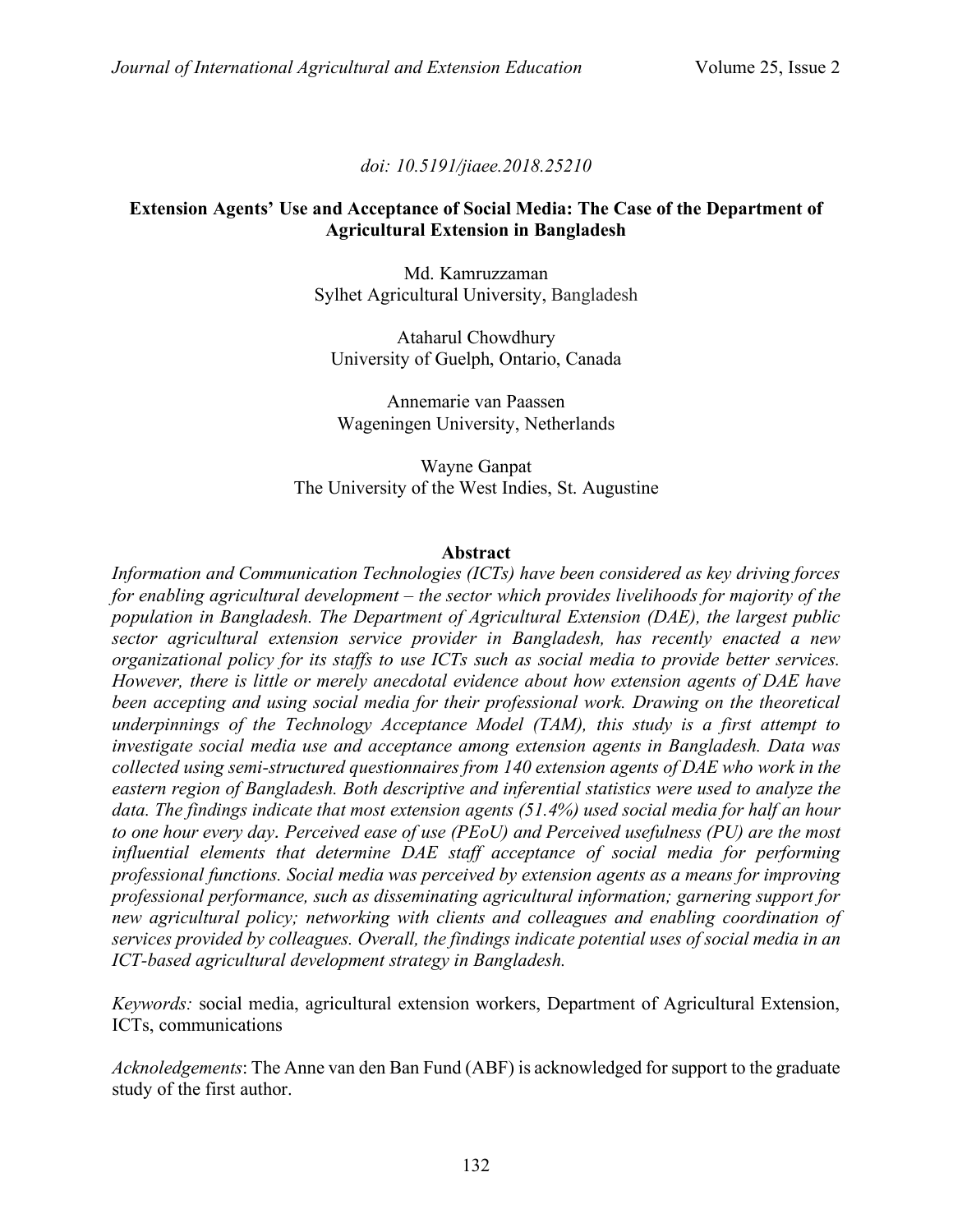## **Introduction**

The revolutionary aspects of social media (SM) are apparent from the recent growth of 2.56 billion mobile social media users worldwide who constitute approximately 68% of global internet users (Kemp, 2017). Social media has become an essential means of communication because of increased use of Smartphones and mobile internet users worldwide (Stanley, 2013). As a parliamentary election manifesto, "Digital Bangladesh" Information and Communication Technology (ICTs) has been considered the essential development tool for up-scaling the economic and social status of the citizens of Bangladesh (Malone, Akbar, Bell, & Bohn, 2013). Emphasis and investment is driven toward infrastructural development of ICTs. There has been an exponential growth pattern (2% annual increase) of new social media users in Bangladesh (Shohrowardhy & Hassan, 2014). There are an estimated more than 21 million current social media users in Bangladesh (Internet World Stats, 2017). Facebook is the highest usage social media tool in Bangladesh accounting 99.3% usage. Besides, Twitter (0.34%), Tumblr (0.11%) and YouTube (0.09%) secured second, third and fourth position (Stats Monkey, 2016). The current potential of social media is further exemplified by the 800government offices using social media for their departmental purposes (GoV, 2016).

Agriculture plays a key role in Bangladesh's development, contributing to 20% of the nation's GDP and accounting for the livelihoods of 80% of the population. However, the agricultural sector continuously faces the challenges of securing food for 160 million people. As the population growth swells the demand for food increases and the agricultural sector faces the burden of producing 0.3 million tons more food to feed approximately two million new faces every year (MoA, 2012).

The agricultural sector is also under the threats of climate change (Stern, 2007). It follows that sustaining agricultural growth is extremely important for sustainable development in Bangladesh. The Department of Agricultural Extension (DAE) is one of the leading agencies that implements agricultural policy in Bangladesh (Uddin, 2008). The mission of DAE is to improve the technological knowledge and skills of farmers at all levels by providing skilled, effective, decentralized, region-dependent/adapted, demand-based and integrated extension services with a focus on ensuring sustainable and profitable increase in crop production (DAEa, 2016).

The Ministry of Agriculture (MoA) formulated the New Agricultural Extension Policy in 1996 and further updated in 2012, renamed as the National Agricultural Extension Policy (NAEP). The NAEP emphasized structural and strategic reforms of DAE and highlighted the deployment of electronic, virtual and online services for agricultural extension services (MoA, 2012). Therefore, interest in the use of virtual knowledge and services is growing. Knowledge mobilization and networking are important elements of agricultural innovation− a process aimed at higher productivity, better adaptability and progressive economic growth in agro-based countries like Bangladesh (Swanson & Rajalahti, 2010). As in other tropical countries, agricultural innovation in Bangladesh requires effective collaboration and coordination among different actors of agricultural development (Tropical Agriculture Platform, 2016). The recent policy i.e., NAEP focuses on collaboration, partnerships among agri-stakeholders for synchronizing extension services, and linking producers, entrepreneurs with probable markets, consumers, and other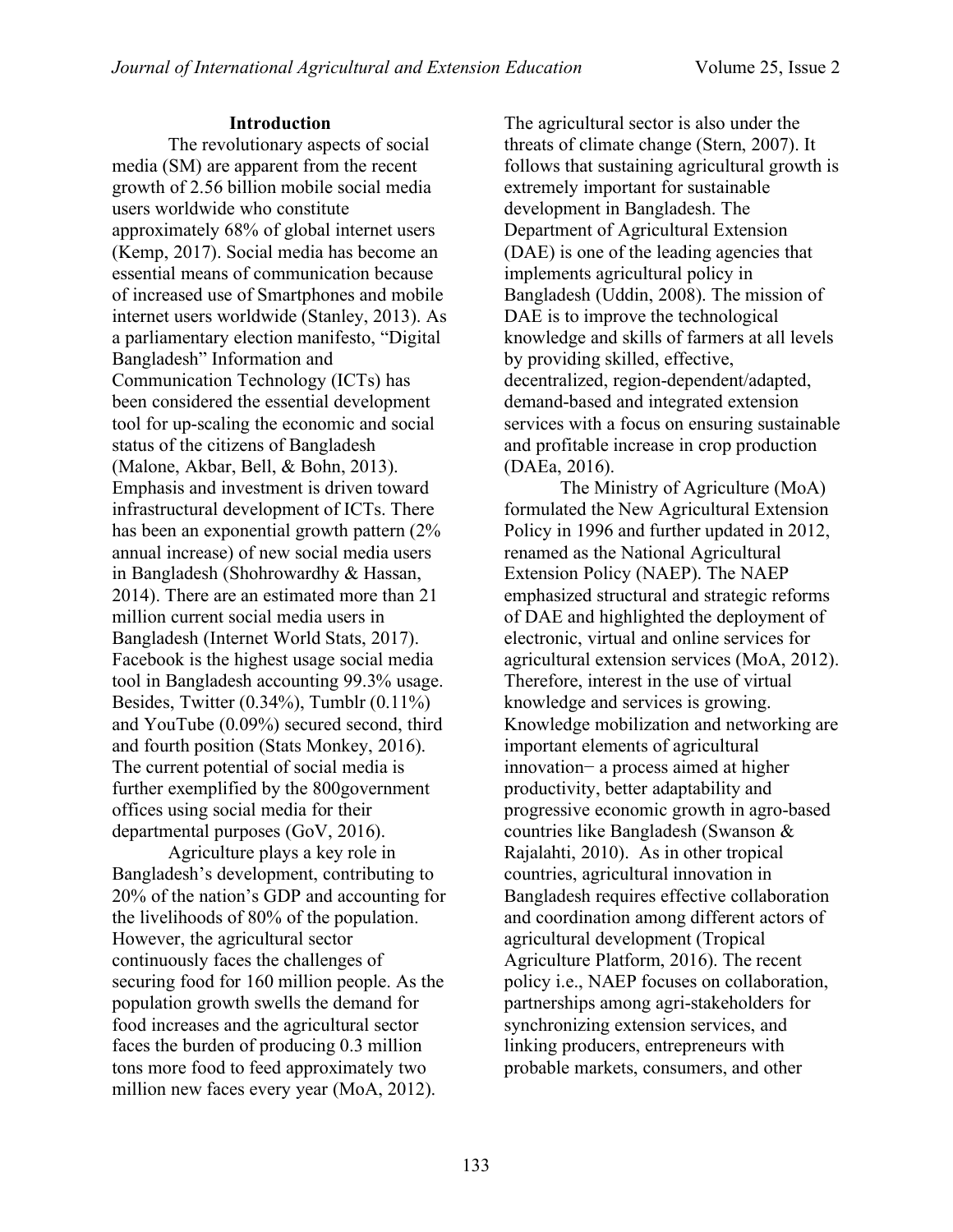actors in the agricultural value chain to support mutual learning (MoA, 2012).

Social media augments quick communication over geographic distances through networking opportunities and collaboration among its users (Stanley, 2013). In recent years, social media is credited with supporting agricultural and rural development innovation processes, herein enabling interaction, knowledge sharing, and supporting agricultural development (EU SCAR, 2013). The important functions of social media for supporting agricultural innovation are, specifically, peer-to-peer communication, farmer-industry networking, and community engagement (Kaushik, Chowdhury, Hambly Odame, & van Paassen, 2017; Saravanan, Suchiradipta, Chowdhury, Hall, & Hambly Odame, 2015). Following the contemporary policy and practices of ICTs and social media, DAE has prescribed its staff to uses social media for their professional purposes. Since 2014 extension agents of DAE have been using social media to build and maintain connections with colleagues and clients, share experience and activities in the field, and follow up departmental notices (DAEb, 2016; DAEc, 2016; MoA, 2016).

#### **Purpose of the Study**

Social media has been used as a new means of communication among extension agents of DAE in Bangladesh but there has not been any systematic research on how extension agents have accepted and used social media for professional purposes. This raises the question of if and how extension agents have accepted and used social media to support various organizational activities. Therefore, this study aims to analyze acceptance and use of social media by extension agents of DAE.

## **Theoretical Framework**

Information system (IS) researchers used the behavioral intention model taken from social psychology as an essential theoretical groundwork to determine user behavior (Swanson, 1982; Davis, Bagozzi, & Warshaw, 1989). The Theory of Reasoned Action (TRA) proposed by Fishbein and Ajzen (1975) is a wellresearched behavioral intention model. According to the model, a person's use of a system is determined by their behavioral intention (BI) towards using the system. BI is informed by the person's attitude (A) and subjective norms (SN) about the behavior. Attitude (A) is conceptualized as a person's positive or negative feelings (evaluative effect) about a specific behavior. Subjective norms (SN) epitomize a person's perception about the peer pressure to follow a certain behavior or not.

Davis (1986) adopted TRA as a theoretical foundation to develop the Technology Acceptance Model (TAM) as shown in Figure 1. TAM is a widely used theoretical model for studying the adoption of ICTs in the agricultural sector, such as the use of ICTs by the Caribbean extension officers (Strong, Ganpat, Harder, Irby, & Linder, 2014) or computer utilization for extension personnel in India (Sivakumar, Parasar, & Anantharaman, 2013). The model was used to study the acceptance of different ICTs tools such as email (Gefen & Straub, 1997), online shopping (Vijayasarathy, 2004), e-government services (Carter & Bélanger, 2005), and adoption of mobile services (Wang, Lin, & Luarn, 2006; Meso, Musa, & Mbarika, 2005).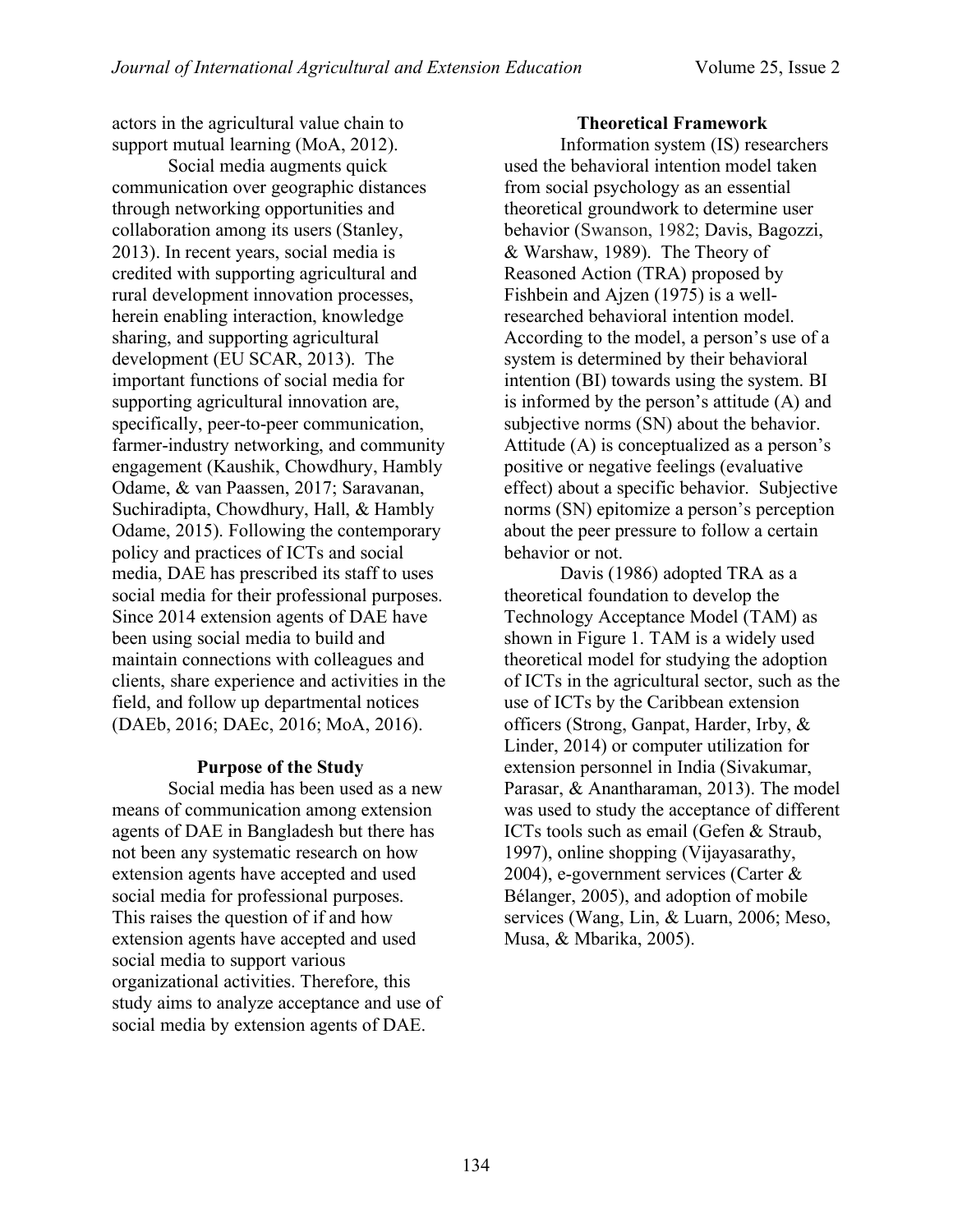It has been extensively used for studying social media acceptance and use, for instance, on Social Networking Sites (SNS) (Leng, Lada, Muhammad, Ibrahim, & Amboala, 2011; Sago, 2013; Al-Ghaith,

Sanzogni, & Sandhu, 2010; Al Ghaith, 2015; Nah & Saxton, 2012; Rauniar, Rawski, Yang, & Johnson, 2014; Nasri & Charfeddine, 2012).



*Figure 1.* Technology Acceptance Model (TAM), Davis (1989)

According to the model, Perceived Ease of Use (PEoU) and Perceived Usefulness (PU) are considered as fundamental determinants of information technology acceptance and usage (Davis, 1989). PEoU is "the degree to which a person believes that using a particular system would be free of effort." In the model, ease is conceptualized as "freedom from difficulty or great effort." PEoU contributes to intention of behavior and usage of a system in two ways: self-efficacy and instrumentality. The easier it is to interact with a system and to follow certain behaviors, the more self-efficacy the system will be perceived as having by the potential users (Bandura, 1982). The relationship between PEoU and attitude captures the intrinsically motivating aspect of PEoU (Davis, 1986). A significant positive relationship between PEoU and A was evident in number of studies, such as mobile banking (Amin, Baba, & Muhammad, 2007), online shopping (Vijayasarathy, 2004), software use (Morris & Dillon,

1997), acceptance of internet banking (Ramayah & Suki, 2006), and social media (Facebook) acceptance and use (Nasri & Charfeddine, 2012; Al-Ghaith, 2015).

Instrumentally, PEoU indicates that the less effort and time needed to perform a behavior with a certain tool, the more work the individual can achieve with the same amount of effort and time. As per previous studies, PEoU has a significant and positive effect on PU. The direct relationship between PEoU and PU was reported in several studies, for example, internet acceptance by undergraduate students in the USA (Yi & Hwang, 2003), SNS acceptance (Leng et al., 2011; Nasri & Charfeddine, 2012; Al-Ghaith, 2015), personal digital assistance for adults in Germany (Arning & Ziefle, 2007), acceptance of short message service (Lu, Deng, & Wang, 2010), and use of mobile-based ICTs (Meso et al., 2005). The following hypotheses have been proposed based on the above studies: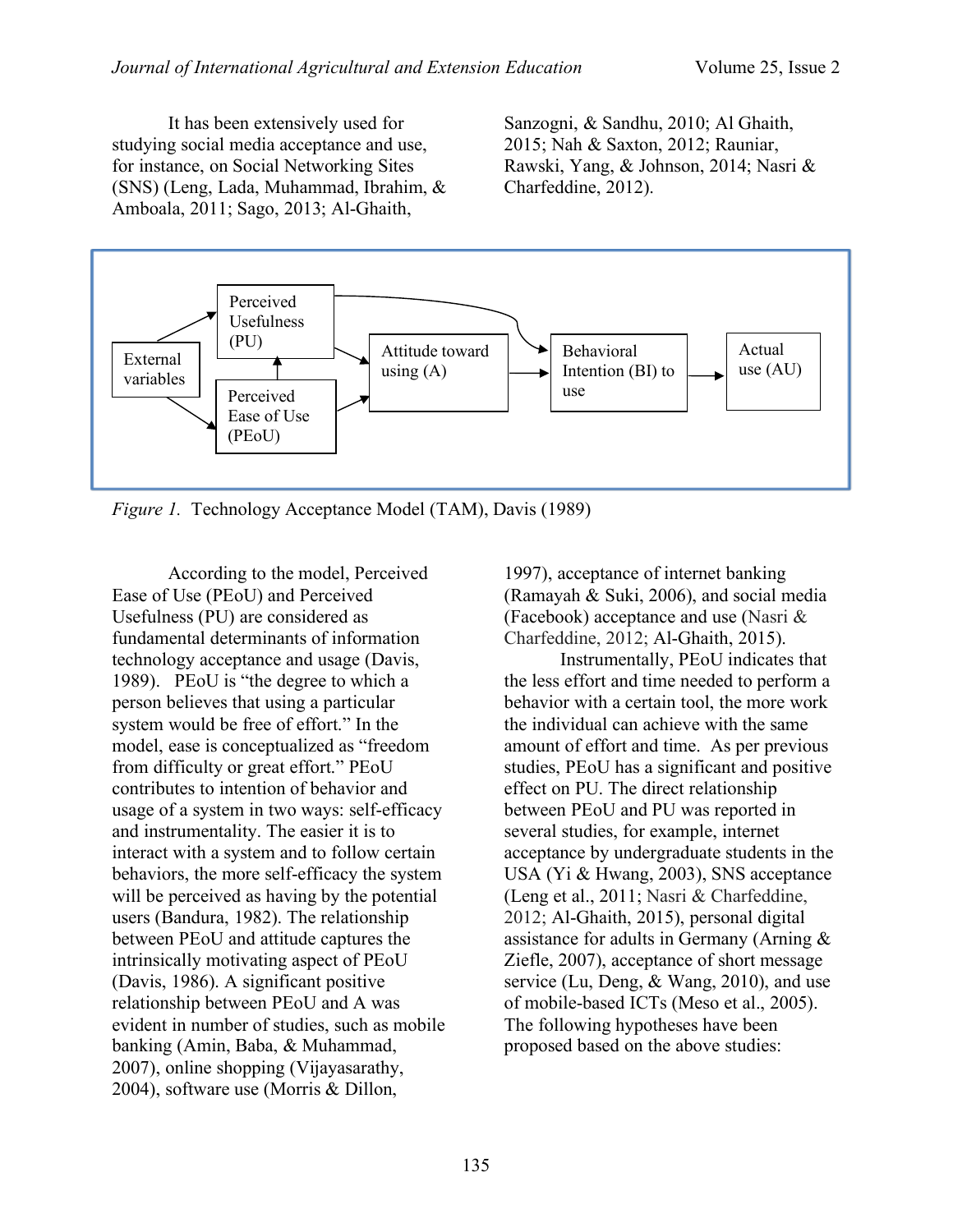Hypothesis-1: *PEoU has significant positive influence on PU of social media.*

# Hypothesis-2: *PEoU has significant positive influence on A for social media*

An individual forms positive attitude (A) towards the system if they evaluate the system with a positive output (Davis et al., 1989). According to Davis (1989), PU is defined as "the degree to which a person believes that using a particular system would enhance his or her job performance." The term 'useful' is conceptualized as a system that can be used advantageously. A study on foreseeing consumers' intention to practice online shopping found that consumers' perceived usefulness of the internet medium to get information about products and compare prices is positively associated with their attitudes towards online shopping (Vijayasarathy, 2004).

# Hypothesis-3: *PU has significant positive influence on A for social media*

In TAM, the direct relationship of PU and behavioral intention (BI) illustrates that when people find the potentiality of increasing their job performance by using a computer system, they form cognitive appraisal. Thus they develop intention to use the desired computer system over and above the feelings they have towards the behavior (Davis et al., 1989). Thus PU has been found to be a potential driver to form BI towards a technology in both online and offline context (Venkatesh & Davis, 2000). Al-Ghaith (2015) executed TAM to conceptualize the usage of SNS and found that users' perceived usefulness positively influenced their behavioral intention to use SNS. Likewise, a research investigation on the acceptance of Mobile Banking by Malaysian clients elucidated that customers' perceived usefulness of Mobile Banking had

a significant effect on their behavioral intention to use Mobile Banking (Amin et al., 2007).

# Hypothesis-4: *PU has significant positive influence on BI to use social media*

Attitude has been considered as a cause for intention (Lu, Yu, Liu, & Yao, 2003). The attitude (A) and BI relation in TAM depicts that all things being equal, people have the intention to perform a behavior when they hold positive attitudes towards the behavior. Cheng, Lama, and Yeung (2006) adopted TAM to understand customers' intention of adopting Internet Banking in Hong Kong. They concluded that Attitude is an intervening variable and clients' attitude positively influenced their intention. Hence, for Tunisian university students in a different study, attitude had the strongest effect on their Facebook use intention (Nasri & Charfeddine, 2012).

# Hypothesis-5: *A has significant positive influence on BI to use social media*

According to TAM, computer usage is eventually determined by the BI of the user (Davis, 1989). Previous studies, for instance, Wireless Application Protocol (WAP) adoption for mobile commerce in Taiwan (Hung, Ku, & Chang, 2003), customers' intentions and usage of Short Message Services (SMS) in Singapore (Lai, 2004), and exploring the regulating effects of gender in the intention of mobile chat service use (Nysveen, Pedersen, & Thorbjornsen, 2005) have concluded that intention has a positive effect on behavior towards a technology. Ajzen (1991) mentioned that intention is considered as the last antecedent of behavior.

Hypotheis-6: *BI to use has significant positive influence on AU of social media.*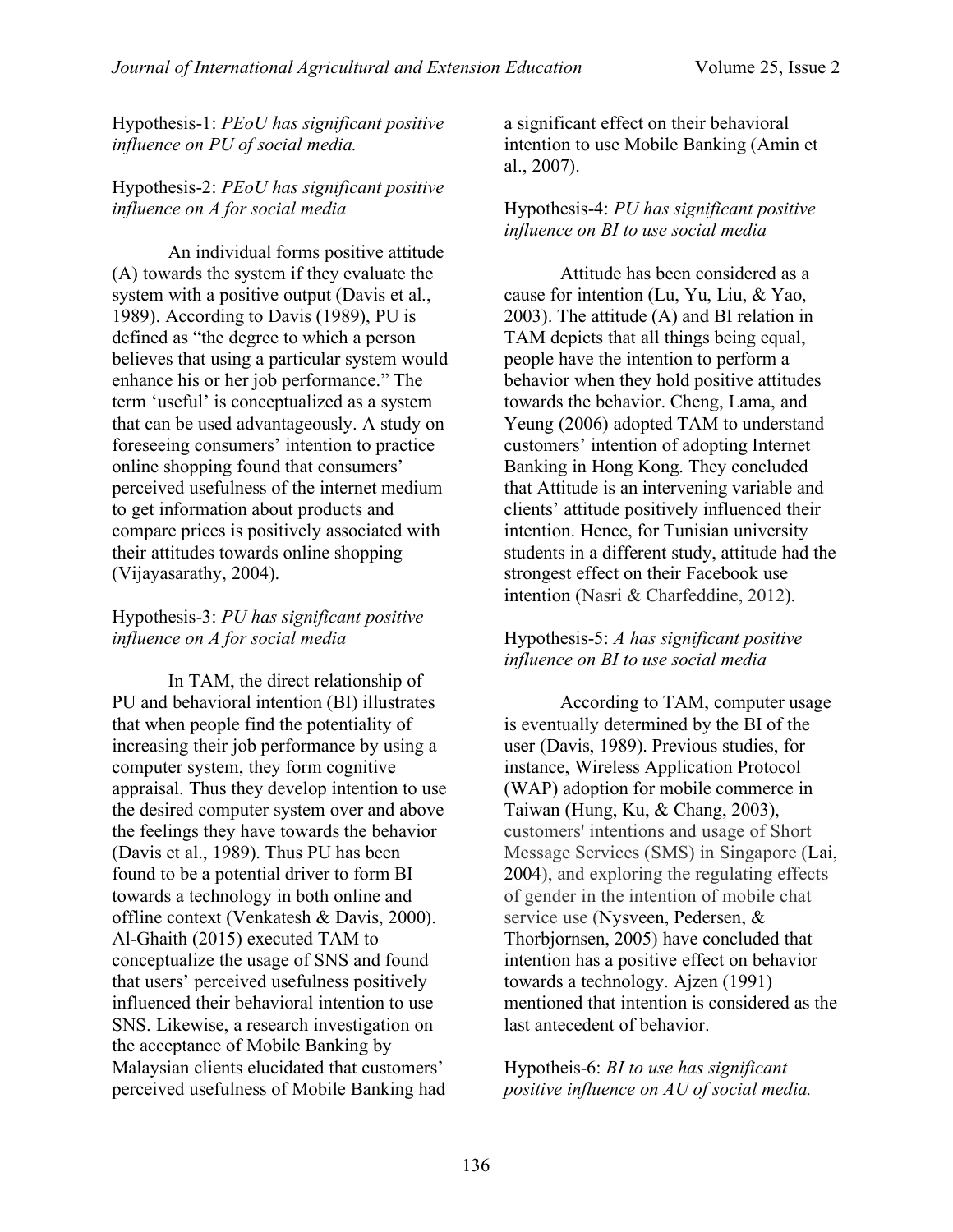

*Figure 2.* Hypotheses for TAM model

#### **Methods**

The Comilla region was randomly selected out of fourteen agricultural regions in Bangladesh. This region comprises of three districts: Comilla, Chandpur and Brahamanbaria. The sub-districts (called Upazilla) within a district are headed by Upazilla Agriculture Officers (UAO). The sub-district consists of several blocks headed by Sub Assistant Agriculture Officers (SAAO). At first, each of the districts and sub-districts offices was requested to identify staff who use social media. Thus, 523 staffs were identified as social media users. From that list, 25% of social media using staff (total 140) were randomly selected as respondents of the study.

The items for each of the constructs of the TAM model (PEoU, PU, A and BI) were adopted from previous research that established their validity and reliability (Davis et al., 1989; Venkatesh & Davis, 1996). For this research the structure and meaning of those items were modified based on the research context and ultimately four items for each of the constructs were

formulated. In order to measure the constructs, a 5-point Likert scale for the items with response options ranging from strongly agree to strongly disagree was adopted, the same methodology followed by Nasri and Charfeddine (2012) and Leng et al., (2011). Respondents indicated Actual Use (AU) of social media by the number of minute social media used per day. The AU data were then categorized into six groups, such as use of social media up to 30 minutes per day, 31 to 60 minutes per day, 61 to 120 minutes per day, 121 to 180 minutes per day and more than 180 minutes per day. The study followed a mixed method strategy i.e. combination of qualitative and quantitative method. At first, informal and unstructured interviews were conducted to obtain an overview of social media use. Informal discussion and participant observations were conducted during professional events (e.g. weekly meeting of extension agents). Following this phase, a structured questionnaire was prepared which included items for the constructs of TAM. The questionnaire was pre-tested with fifteen (15) respondents. Based on the pre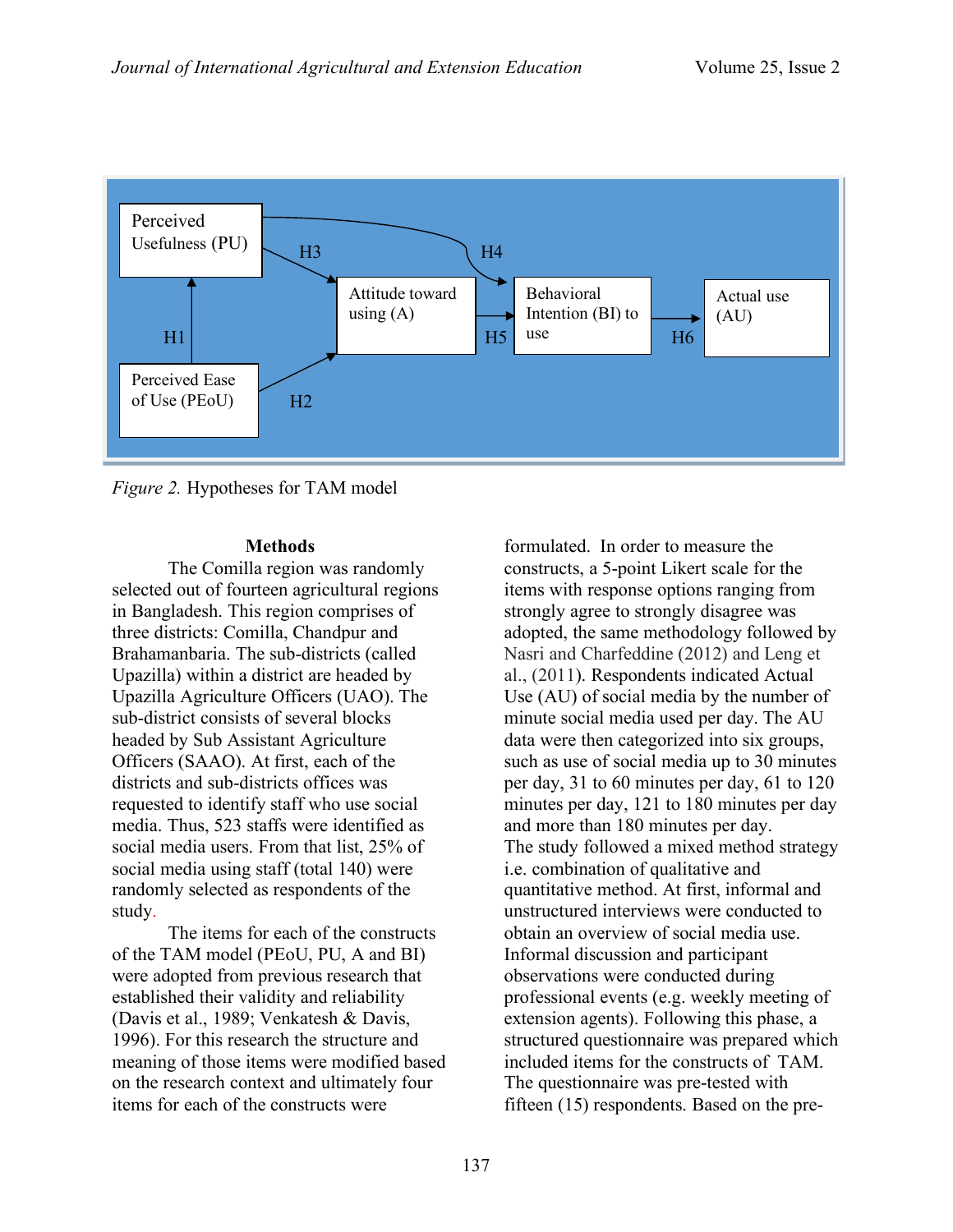test, the chronologies of the questions were adjusted and phrasing of the questions was

modified to ensure understanding and intended meaning of the respondents.



*Figure 3.* Red dot on a map of Bangladesh indincating the study locale

The research was conducted during the period of August to November 2016. The researchers participated in every weekly Upazilla agricultural meeting at the various Upazillas. After the weekly meeting of a particular Upazilla, the selected respondents were requested to take part in the survey. Data from the district level officers was collected based on individual appointment.

Two focus group discussions (FGD) were conducted, one with administrative staff (from Agricultural Extension Officer, AEO to higher level officers) and the other with frontline staff (SAAOs). The FGD with administrative staff was held at Deputy Director's (DD) office of Brahamanbaria

and the FGD with frontline extension staff (SAAOs) was conducted at Muradnogor Upazilla and. In addition, field notes were collected during informal discussions, surveys and interviews. Thus, to ensure the validity of the data, triangulation of data sources was implemented.

The quantitative survey data was analyzed using software from the Statistical Package for Social Science (SPSS) version IBM SPSS statistics V-23. The responses of the items of TAM constructs (i.e. PEoU, PU, A, BI) were coded as 1 for strongly disagree, 2 for disagree, 3 for neither agree or disagree, 4 for agree and 5 for strongly agree and the scores for each item were entered in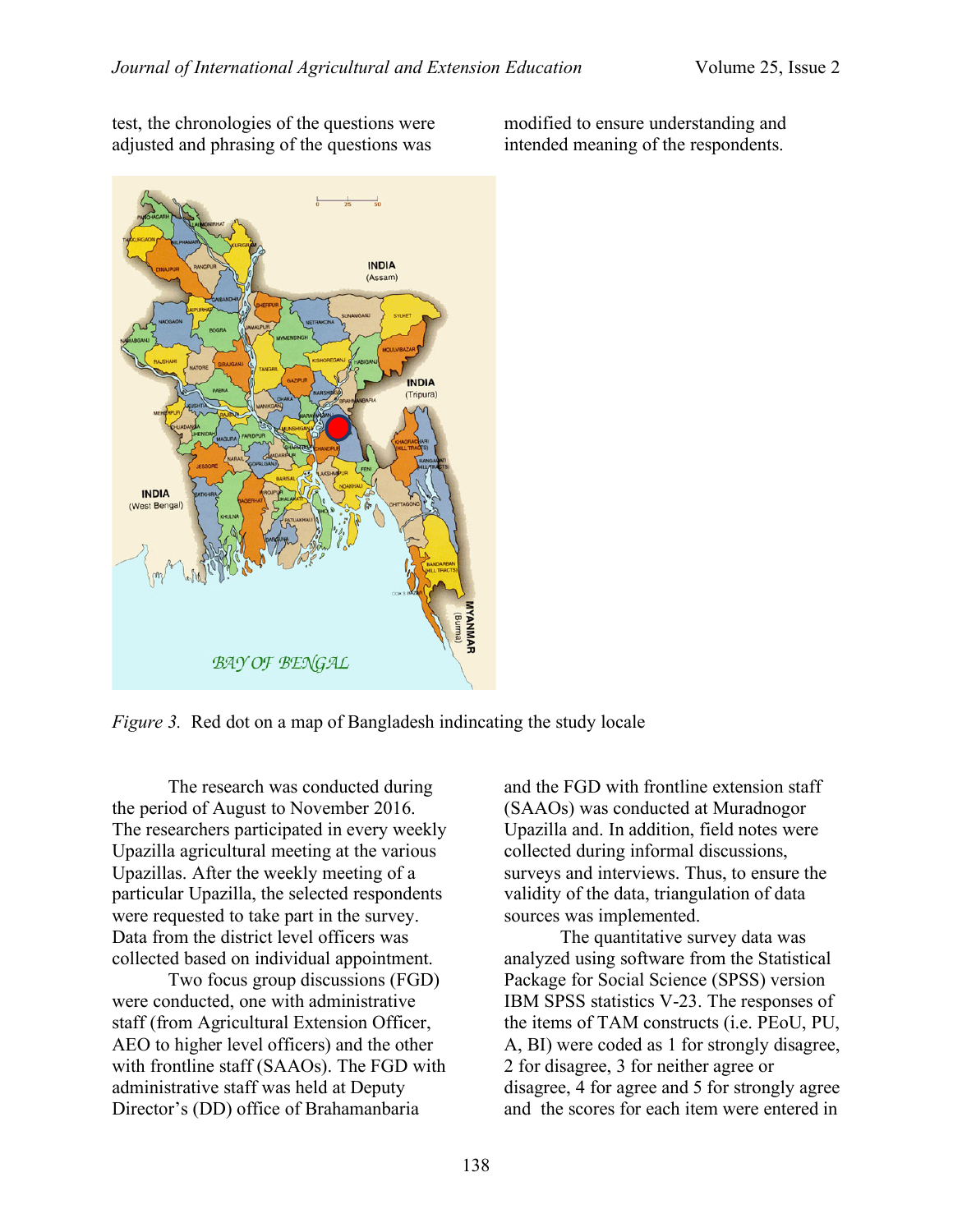the software. Both descriptive and inferential (regression) statistical analyses were performed for all the constructs. The data from informal discussions and focus group discussion (FGD) were recorded and transcribed. Then the transcriptions were

manually coded according to some themes, such as usefulness, attitude, job performance, resources, internet facility, skill and the codes were used according to their relevance to the findings of the research.



*Figure 4.* Red dots illustrating the different study locations (three districts of Comilla Region)

According to Wixom and Watson (2001), convergent validity is adequate when the item loading value is greater than 0.50. For the TAM model, two items from PEoU, one item from the PU and A constructs each were dropped due to their failure to load in their respective construct with greater than 0.50 values. Thus two items for PEoU, three items for PU and A construct each and four items for BI

construct were included for analysis. Again, convergent validity is also fulfilled when the constructs have an Average Variance Extracted (AVE) value of at least 0.50 (Wixom & Watson, 2001). Accordingly all the constructs fulfilled the minimum AVE value ranged from 0.586 to 0.717 for the TAM model (Table 1).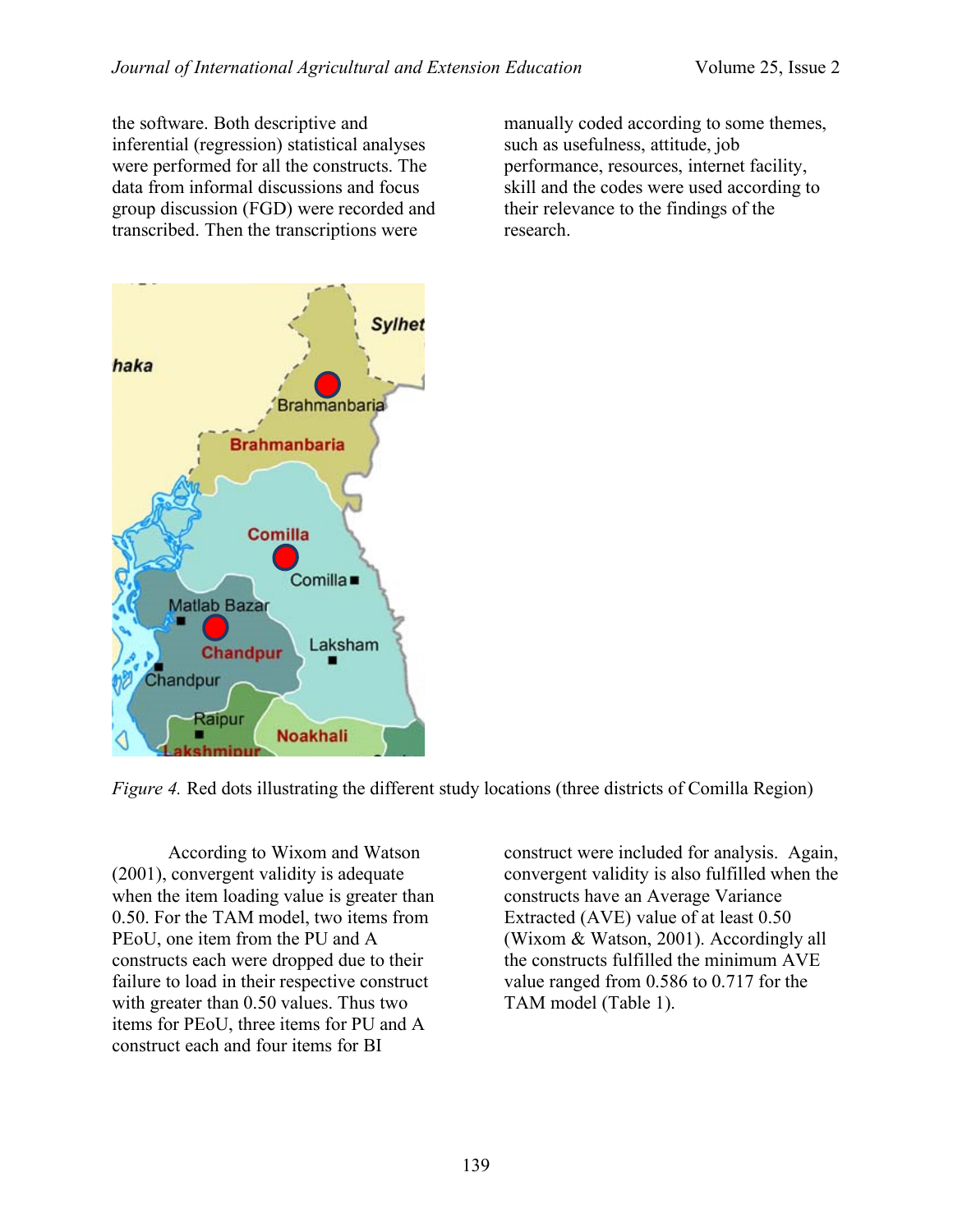| Constructs    | Items                          | $\circ$<br>Factor | Average   | Chronbach's | Kaiser- |
|---------------|--------------------------------|-------------------|-----------|-------------|---------|
|               |                                | loading           | variance  | alpha       | Myere-  |
|               |                                |                   | extracted |             | Olkin   |
|               |                                |                   | (AVE)     |             | (KMO)   |
| Perceived     | PE <sub>o</sub> U1             | 0.862             |           |             |         |
| Ease of Use   | PE <sub>o</sub> U <sub>2</sub> | 0.803             | 0.717     | 0.705       | 0.50    |
| (PEoU)        |                                |                   |           |             |         |
| Perceived     | PU1                            | 0.711             |           |             |         |
| Usefulness    | PU <sub>2</sub>                | 0.885             | 0.586     | 0.739       | 0.661   |
| (PU)          | PU <sub>3</sub>                | 0.749             |           |             |         |
| Attitude      | A <sub>1</sub>                 | 0.763             |           |             |         |
| towards Using | A2                             | 0.809             | 0.623     | 0.803       | 0.708   |
| (A)           | A <sub>3</sub>                 | 0.806             |           |             |         |
| Behavioral    | IU1                            | 0.880             |           |             |         |
| Intention to  | IU <sub>2</sub>                | 0.825             | 0.716     | 0.850       | 0.780   |
| use $(BI)$    | IU <sub>3</sub>                | 0.908             |           |             |         |
|               | IU <sub>4</sub>                | 0.867             |           |             |         |

Table 1

*Construct Reliability and Convergent Validity of TAM Constructs*

The Chronbach's alpha of the TAM model constructs satisfy the minimum value (0.70) as suggested by Bagozzi and Yi (1998) and ranged from 0.705 to 0.850 (Table 1). Thus, all constructs demonstrate an acceptable reliability level. To establish the discriminant validity, Hair, Black, Babin, Anderson, and Tatham (2006)

suggested a conservative approach where AVE for each of the constructs is compared with the inter-construct correlation square of the associated constructs. Table 2 shows that all the AVE values were greater than the correspondent squared correlation value of inter-constructs of the TAM model.

#### Table 2

| AVE and Squared-correlation $(n=140)^*$ |       |       |       |       |  |
|-----------------------------------------|-------|-------|-------|-------|--|
|                                         | PEoU  | PU    |       |       |  |
| PEoU                                    | 0.717 |       |       |       |  |
| PU                                      | 0.165 | 0.586 |       |       |  |
| A                                       | 0.154 | 0.462 | 0.623 |       |  |
| BI                                      | 0.197 | 0.31  | 0.403 | 0.716 |  |

Note: \* Diagonal shows the AVE and the values below the diagonal are values of correlation square

# **Findings and Discussion**

Of the items of Perceived Ease of Use (PEoU) "learning to use social media is easy for me" received the highest score followed by the statement, "it is easy for me

to become skillful at using social media" (Table 3).

Table 3 shows that the item of Perceived Usefulness (PU) that received the highest score was "I get various agricultural information from social media" and the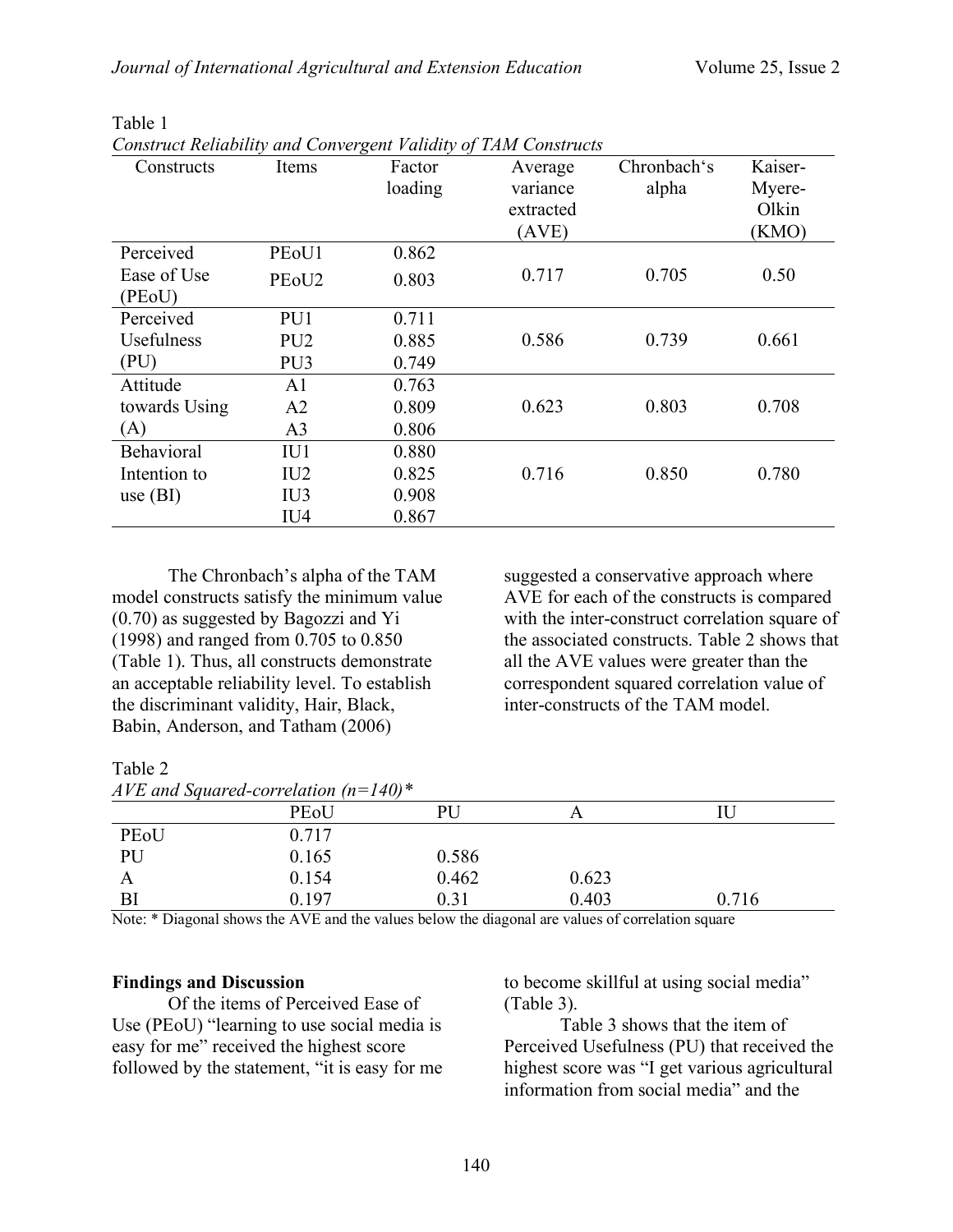lowest scored item was "I can follow the activities of my colleagues on social media".

The statement "social media are effective means of presenting professional achievement" obtained the highest score among other items of Attitude towards Using (A) and "Social media are helpful to get connected to different stakeholders" received the lowest score (Table 3).

The next construct was Behavioral Intention to use (BI) and the items that

received highest score were "I intend to use social media for expressing my professional activities to others" and "I intend to use social media to get updated agricultural information". The statement that received the lowest score was "I intend to use social media to get connected with people that matter to me" (Table 3).

## Table 3

*Descriptive Statistics of Statements Related to TAM Constructs*

| <b>Statements</b>                                        | N   | M     | <b>SD</b> |
|----------------------------------------------------------|-----|-------|-----------|
| Perceived ease of use of SM                              |     |       |           |
| Learning to use social media is easy for me              | 140 | 4.529 | 0.704     |
| It is easy for me to become skillful at using social     | 140 | 4.229 | 0.771     |
| media                                                    |     |       |           |
| Perceived usefulness of SM                               |     |       |           |
| I get various agricultural information from social media | 140 | 4.407 | 0.586     |
| Social media provide me opportunities to perform         |     |       |           |
| various professional activities                          | 140 | 4.393 | 0.571     |
| I can follow the activities of my colleagues on social   | 140 | 4.386 | 0.489     |
| media                                                    |     |       |           |
| Attitude toward using SM                                 |     |       |           |
| Social media are effective means of presenting           |     |       |           |
| professional achievement                                 | 140 | 4.321 | 0.603     |
| Social media help navigating effective sources of        |     |       |           |
| agricultural information                                 | 140 | 4.200 | 0.590     |
| Social media are helpful to get connected to different   | 140 | 4.143 | 0.685     |
| stakeholders                                             |     |       |           |
| Behavioral intention to use SM                           |     |       |           |
| I intend to use social media to get updated agricultural | 140 | 4.321 | 0.626     |
| information                                              |     |       |           |
| I intend to use social media for expressing my           |     |       |           |
| professional activities to others                        | 140 | 4.336 | 0.531     |
| I intend to use social media as a quick communication    | 140 | 4.286 | 0.732     |
| tool                                                     |     |       |           |
| I intend to use social media to get connected with       |     |       |           |
| people that matter to me                                 | 140 | 4.257 | 0.723     |

The last construct of the TAM model is Actual Use (AU). Table 4 depicts that the highest percentage (51.4) of DAE personnel used social media between "31 to 60

minutes per day". The next highest proportion (25.0%) of the respondents used social media "up to 30 minutes per day".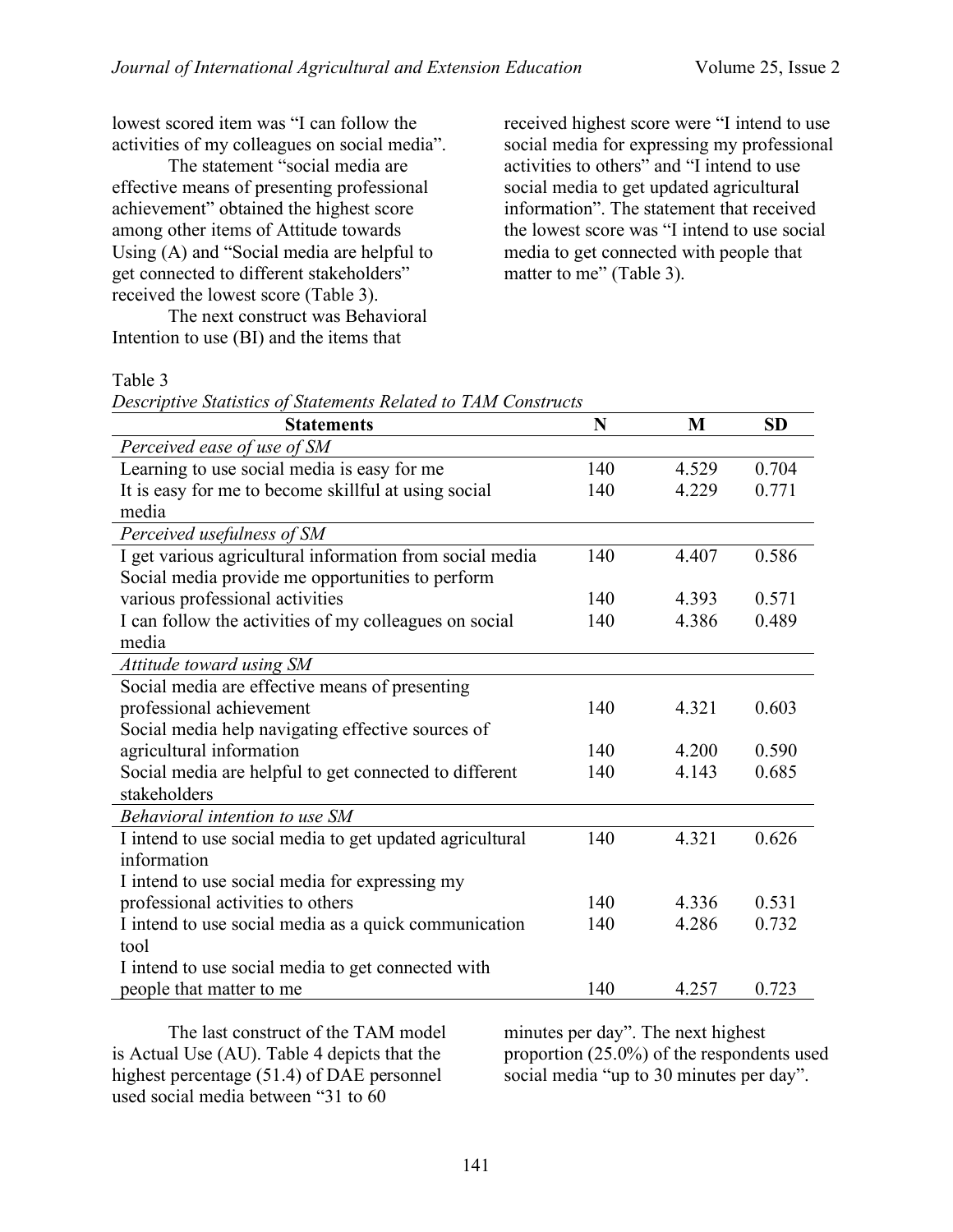| Descriptive Statistics for Actual Use of SM |                  |            |  |
|---------------------------------------------|------------------|------------|--|
| <b>Statements</b>                           | <b>Frequency</b> | Percentage |  |
|                                             |                  |            |  |
| Up to 30 minutes per day                    | 35               | 25.0       |  |
| 31 minutes to 60 minutes per day            | 72               | 51.4       |  |
| 61 minutes to 90 minutes per day            | 15               | 10.7       |  |
| 91 minutes to 120 minutes per day           | 10               | 72         |  |
| More than 120 minutes per day               | 8                | 57         |  |
| Total                                       | $\Delta$         |            |  |

# Table 4

# **The Acceptance of Social Media by Agricultural Extension Workers**

The results of the hypotheses testing are shown in Figure 5. Hypothesis1 was tested by regressing PEoU on PU. PEoU had a moderate significant  $(p<0.001)$ 

positive influence on PU. PEoU explained 16.5 percent of variance ( $R^2$ = 0.165) for PU with co-efficient Beta (β) 0.406. The findings indicate that the easiness to use social media is an influential factor for the respondents to perceive it useful.



*Figure 5.* Hypotheses result of TAM model ((\*\*p<0.001 and \* p<0.05 significance level)

In the cases of hypotheses 2 and 3, PEoU had significant (p<0.05) positive influence and PU had weak but significant (p<0.001) positive influence on Attitude (A) towards social media. PEoU and PU together explained almost half (47.8%) of the variance  $(R^2 = 0.478)$  of Attitude (A) towards using social media. Although both

constructs (PEoU, PU) were significant PU had a strong influence on A than PEoU in forming a favorable attitude of agricultural extension workers of DAE towards using social media.

For hypotheses 4 and 5, both PU and Attitude (A) had a significant  $(p<0.001)$ positive influence on BI to use social media.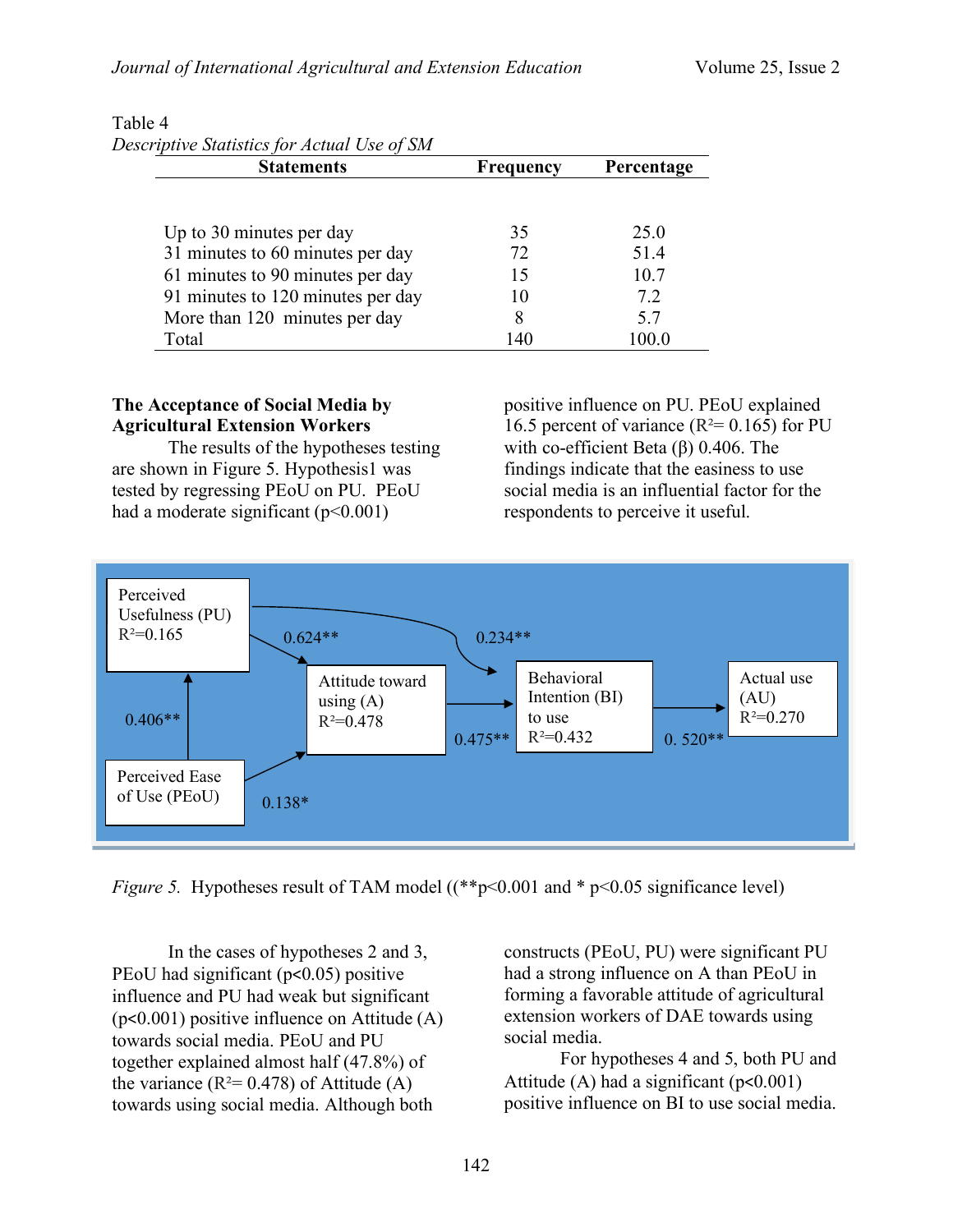PU and Attitide (A) together explained 43.2 percent ( $R^2$ = 0.432) variance of BI to use social media. In case of hypothesis 6, BI to use social media had a moderate  $(\beta=0.520)$ significant (p<0.001) positive influence on AU of social media by extension agents. The finding indicate that 27.0 percent of variance  $(R<sup>2</sup>= 0.270)$  for AU was explained by BI to use social media.

The findings indicate an acceptance of social media by agricultural extension workers of DAE to accomplish their professional purposes. The hypotheses formulated for the TAM model were supported in this research. The research findings confirm that PEoU instrumentally influenced PU of social media. Agricultural extension workers of DAE considered that use of social media for professional purposes did not require much effort. They found that learning to use social media and to become skillful at using it was easy for them. A recent study in the United States indicates that a significant relationship exist between agricultural communicators' use of Instagram and PEoU (Hawley, Hall, & Chowdhury, 2018). Previous research on the TAM model (Nasri & Charfeddine, 2012; Leng et al., 2011; Rauniar et al., 2014) also concluded that PEoU is an important predictor of PU for social media.

According to Davis (1986), the selfefficacy function of PEoU influences A towards using ICT tools. Literature regarding the research on other ICTs acceptance showed mixed results in this aspect. For instance, the research of Nasri and Charfeddine (2012) for Social media (Facebook) acceptance, Vijayasarathy (2004) for online shopping, and Morris and Dillon (1997) for software use reported significant influence of PEoU on A towards use of ICT tools. On the contrary, Leng et al., (2011) reported that PEoU of SNS for university students in Malaysia had no significant influence on A towards use of SNS. In the last decade Bangladesh witnessed a significant advancement of internet facilities and availability of affordable Android smartphones. Mobile operating companies in Bangladesh are now offering affordable internet packages. Furthermore, there are now several Bengali typing softwares for Android versions available in Google Play. Considering that staffs of DAE have at minimum a Diploma degree, it should be easy for them to operate, command and type on social media given the above technological solutions.

The professional usefulness of social media has formed favorable attitudes among agricultural extension workers of DAE towards use of social media. They have found social media to be a beneficial tool to increase their job performance in line with the task requirements. Senior officers have started using social media to send short official notes and instructions to the frontline extension officers. This medium reduced barriers of communication in terms of physical distance and time. As a result, it enhanced timely execution of instructions. Furthermore, the senior officers of DAE often followed up with junior officers to get updates on their daily activities (e.g. field visits, demonstrations, trainings, meetings, etc.) via social media. Social media therefore served two purposes: for the junior and field officers to articulate and demonstrate their performance and for the senior officers to monitor the job activities and performance of their subordinates. These findings are in line with Treem (2015) who noted that social media provided an account for individuals to assess the work of others in organizations. Other studies on the TAM model (Nasri & Charfeddine, 2012; Vijayasarathy, 2004; Morris & Dillon, 1997) also confirmed the result that usefulness is a major determinant in forming attitudes towards using ICT tools.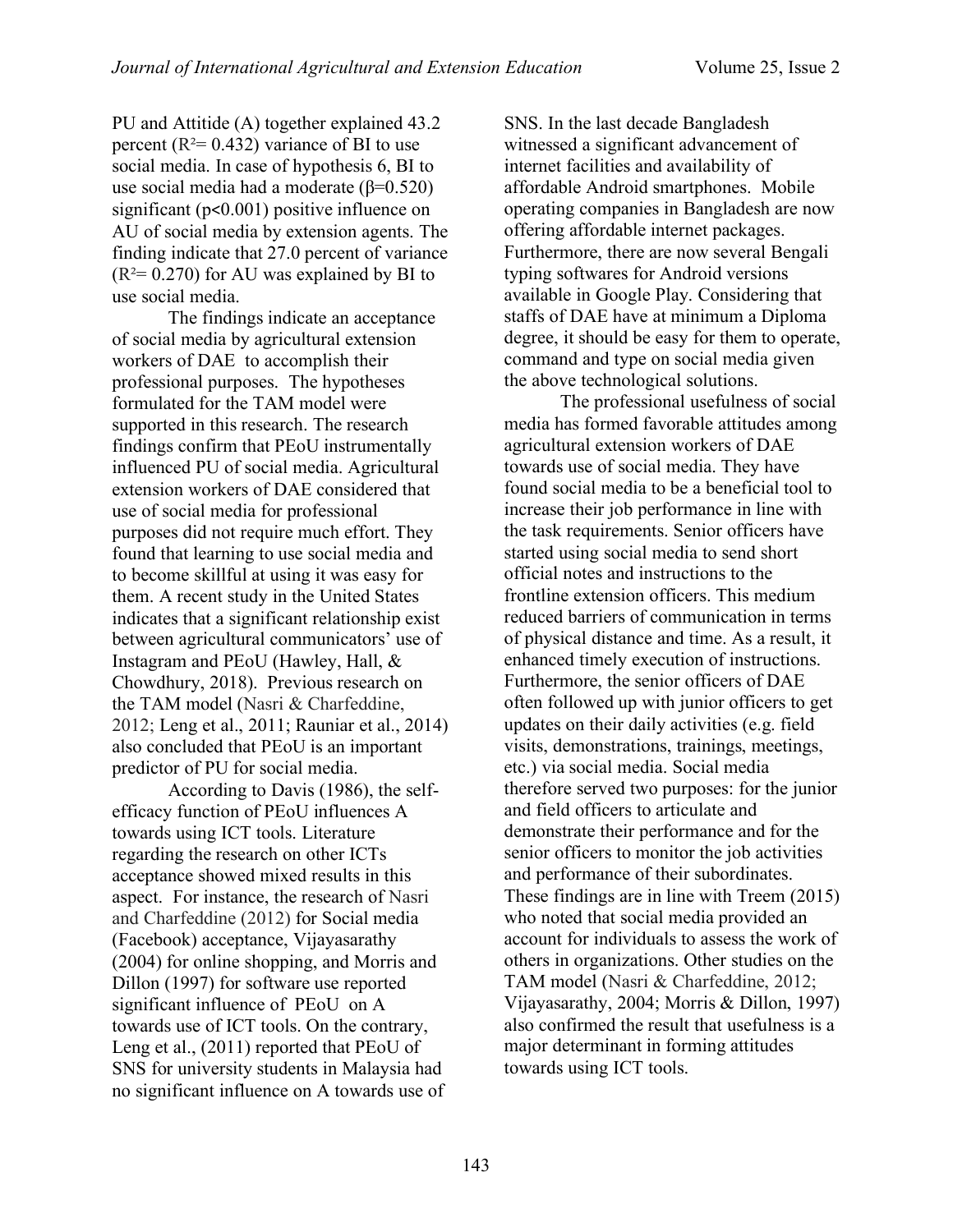## **Conclusions, Implications and Recommendations**

The acceptance of social media by agricultural extension workers is a significant step for enhancing the performance of the extension services of DAE. The extension workers' ease of using social media indicates that they require less effort in learning to use social media and to be skillful in using social media for professional purposes. Therefore, they have been using it to reach out to a larger number of clients and to collaborate with their colleagues timely and effectively. Furthermore, social media enabled them to readily share professional accomplishments with their reporting officers and other colleagues. Social media, therefore, offered opportunities for extension agents to build network both within and beyond their organizational circles. Enhancing inter- and intra- organizational networks and sharing of experiences are essential elements for supporting agricultural innovation and development (Tropical Agriculture Platform, 2016).

Overall, the findings indicate potential use of social media in an ICTbased agricultural development strategy in Bangladesh. Concerning the use of ICTbased services for development in Bangladesh, this research provides useful insights into improving the extension service system. Social media has helped extension service providers to perform professional activities better. It has offered a virtual window to share and disseminate agricultural information and learn from the accomplishments of other colleagues. Although the research focused on the current use of social media on intra-organizational activities and interactions (within DAE staff), there are opportunities to support conversations beyond the boundaries of organizational circles and widen the network to reach other agricultural stakeholders.

Strong et al., (2014) found that Caribbean extension workers were more likely to use ICTs to expand their professional knowledge and improve service delivery than customary communication approaches. ICTs played a vital role in satisfying their personal benefits (e.g. personal tasks, knowledge, contact etc.) and increasing their professional performance. Sivakumar et al., (2013) concluded that the TAM model has provided an essential management tool for extension managers in India to identify perceptual complexities among their staff and enable staff to use computer technologies properly.

The professional use and acceptance of social media has to be augmented among the DAE staffs. Initiatives should be taken to encourage social media non-users of DAE staffs to be part of the virtual network of social media users. It is necessary to offer various institutional supports for extension agents, for example, sharing the good practice of social media in agricultural extension, professional appreciation,, training, awareness building and highlighting benefits of social media use in professional practices. This research only used the typical constructs of the TAM model to explore the acceptance and use of social media by the extension agents of DAE. Other authors modified the model and included other variables, such as perceived enjoyment and social influence. Therefore, based on the contexts, other pertinent external variables could be explored and included in the TAM model to achieve a more thorough and accurate explanation of acceptance. Furthermore, the online networks of social media are sources of user generated content, offering beneficial as well as controversial and misleading information. Further study should be conducted to analyze agricultural information and knowledge flows in social media and how to reduce negative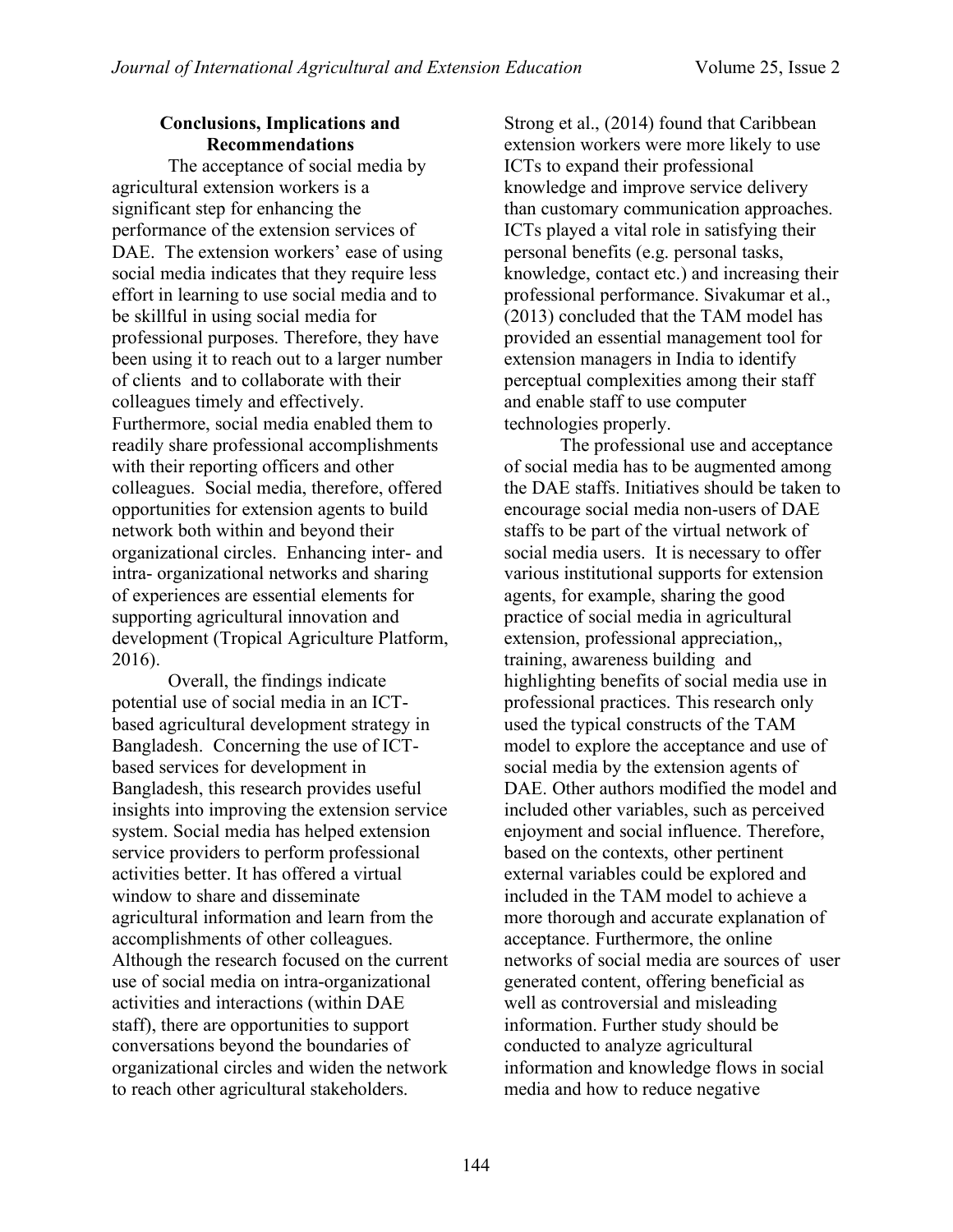consequences while using the media for strengthening extension services. In addition to these, it would be interesting to investigate why some DAE staffs did not accept social media and what support systems might facilitate their use of social media in professional practices. Social media was used for communication amongst colleagues with little reference about use of the media to improve communication with farmers. Also, it is not evident that social media enabled farmers to express their needs. This issue deserves attention as farmers will likely use social media intensively in future.

# **References**

- Ajzen, I. (1991). The theory of planned behavior. *Organizational Behavior and Human Decision Processes*, *50*(2), 179-211. http://dx.doi.org/10.1016/0749- 5978(91)90020-t
- Al-Ghaith, W. (2015). Applying the technology acceptance model to understand social networking sites (SNS) usage: Impact of perceived social capital. *International Journal of Computer Science And Information Technology*, *7*(4), 105- 117.

http://dx.doi.org/10.5121/ijcsit.2015. 7409

- Al-Ghaith, W., Sanzogni, L., & Sandhu, K. (2010). Factors influencing the adoption and usage of online services in Saudi Arabia. *The Electronic Journal of Information Systems In Developing Countries*, *40*(1), 1-32. http://dx.doi.org/10.1002/j.1681- 4835.2010.tb00283.x
- Amin, H., Baba, R., & Muhammad, M. Z. (2007). An analysis of mobile banking acceptance by malaysian

customers. *Sunway Academic Journal, 4*, 1–12.

Arning, K., & Ziefle, M. (2007). Understanding age differences in PDA acceptance and performance. *Computers in Human Behavior, 23*(6), 2904-2927. http://dx.doi.org/10.1016/j.chb.2006. 06.005

- Bagozzi, R., & Yi, Y. (1998). On the evaluation of structural equation models. *Journal of the Academy of Marketing Science*, *16*(1), 74-94.
- Bandura, A. (1982). Self-efficacy mechanism in human agency. *American Psychologist*, *37*(2), 122- 147. http://dx.doi.org/10.1037//0003- 066x.37.2.122
- Carter, L., & Bélanger, F. (2005). The utilization of e-government services: Citizen trust, innovation and acceptance factors. *Information Systems Journal*, *15*(1), 5-25. http://dx.doi.org/10.1111/j.1365- 2575.2005.00183.x
- Cheng, T., Lama, D., & Yeung, A. (2006). Adoption of internet banking: An empirical study in Hong Kong. *Decision Support Systems*. *42*(3), 1558-72.
- Davis, F. D. (1986). *A technology acceptance model for empirically testing new end-user information systems: Theory and results.*  (Doctoral dissertation, MIT Sloan School of Management). Retrieved from

http://hdl.handle.net/1721.1/15192

Davis, F., Bagozzi, R., & Warshaw, P. (1989). User acceptance of computer technology: A comparison of two theoretical models. *Management Science*, *35*(8), 982-1003. http://dx.doi.org/10.1287/mnsc.35.8. 982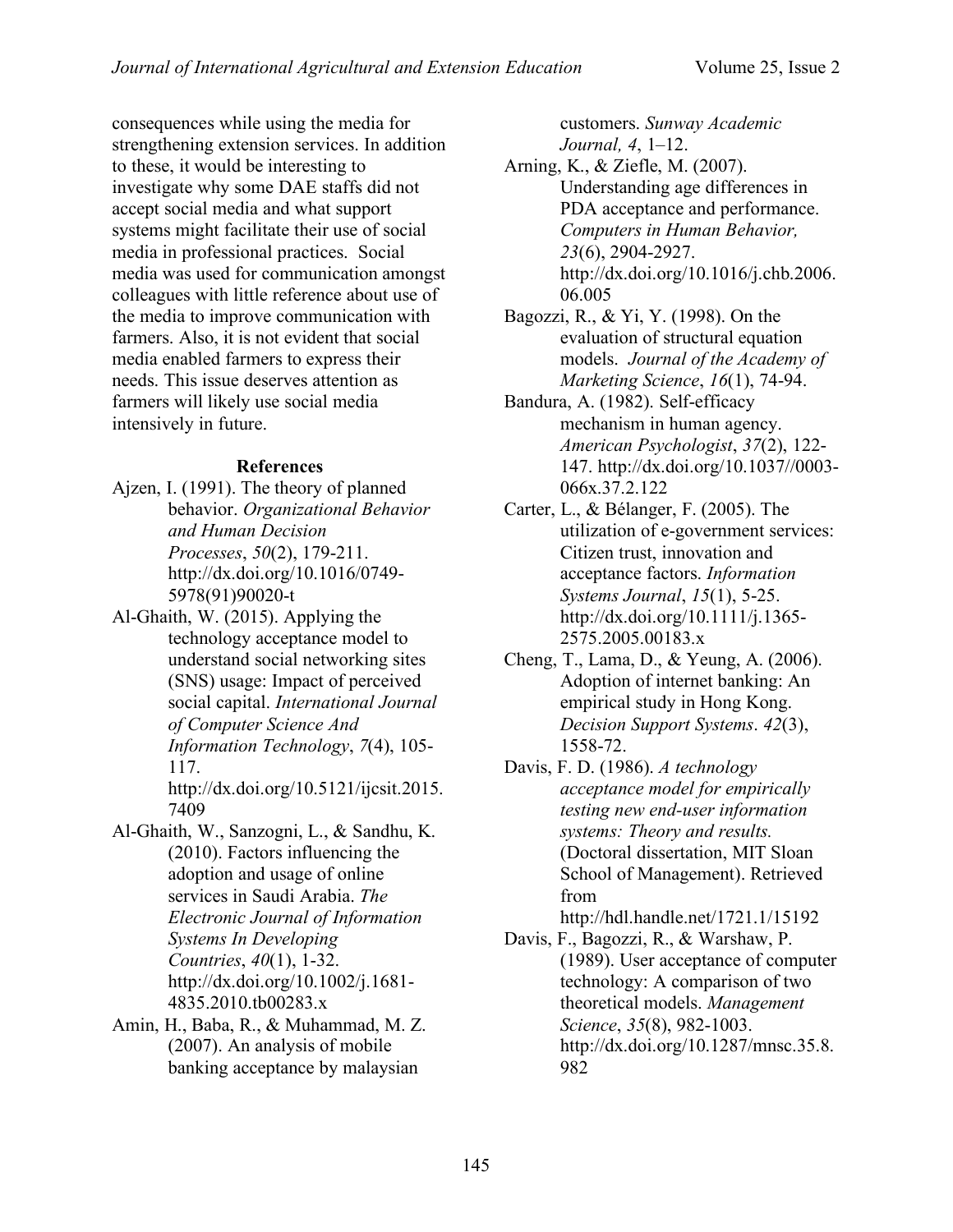Davis, F. (1989). Perceived usefulness, perceived ease of use, and user acceptance of information technology. *MIS Quarterly*, *13*(3), 319. http://dx.doi.org/10.2307/249008 Department of Agricultural Extension (DAEa). (2016). *Agricultural Extension Manual-2016, Chapter-1*. Retrieved from http://dae.portal.gov.bd/sites/default/ files/files/dae.portal.gov.bd/page/07f 14b9d\_9ca7\_43c2\_bf11\_d946bede2 da2/Chapter%201.pdf Department of Agricultural Extension (DAEb). (2016). *Office order-To be connected with official Facebook page of DAE.* Retrieved from http://dae.portal.gov.bd/sites/default/ files/files/dae.portal.gov.bd/notices/f ef1eab7\_10dc\_478d\_bdb3\_ef40b73a 8d55/2016%2004%2025%20DAE% 20Facebook%20Page%20Instruction  $\frac{9}{20}(2)$ .pdf Department of Agricultural Extension (DAEc). (2016). *Office order-To open official Facebook account.*  Retrieved from http://dae.portal.gov.bd/sites/default/ files/files/dae.portal.gov.bd/notices/4 3eef2ea\_3d39\_4860\_a0b9\_3704e4da cfd3/2016%2008%2028%20Faceboo k%20notice.pdf EU SCAR. (2013). *Agricultural knowledge and innovation systems towards 2020 – An orientation paper on linking innovation and research*. Brussels. Fishbein, M., & Ajzen, I. (1975). *Belief, attitude, intention and behavior: An introduction to theory and research.* Reading, MA: Addison-Wesley. Gefen, D., & Straub, D. (1997). Gender differences in the perception and use of e-Mail: An extension to the technology acceptance model. *MIS* 

*Quarterly*, *21*(4), 389. http://dx.doi.org/10.2307/249720 Government of Bangladesh (GoV). (2016). *Guidelines for using social media in Government Offices, 2016.* Retrieved from http://cabinet.portal.gov.bd/sites/defa ult/files/files/cabinet.portal.gov.bd/n otices/99747ec4\_d562\_4c1a\_ab77\_e a52c1060cf7/Social%20Media%20G

uideline.pdf Hair, J. F., Black, W. C., Babin, B. J., Anderson, R. E., & Tatham, R. L. (2006). *Multivariate data analysis (6th ed.)*. New Jersey: Pearson Prentice Hall.

Hung, S., Ku, C., & Chang, C. (2003). Critical factors of WAP services adoption: An empirical study. *Electronic Commerce Research and Applications*, *2*(1), 42- 60. http://dx.doi.org/10.1016/s1567- 4223(03)00008-5

Hawley, J. L., Hall, K., & Chowdhury, A. (2018). Agricultural communicators' use of mobile devices and social media in USA. *Rural Extension and Innovation System Journal*, *14*(1), 101-109.

Internet World Stats. (2017). *Internet usage in asia: Asia internet use, population data and Facebook statistics - June 2017*. Retrieved from http://www.internetworldstats.com/st ats3.htm

Kaushik, P., Chowdhury, A., Hambly Odame, H., & van Paassen, A. (2017). Social media for enhancing stakeholders' innovation networks in Ontario, Canada. *Journal of Agriculture and Food Information,*  1-23. https://doi.org/10.1080/10496505.20 18.1430579

Kemp, S. (2017). *Digital in 2017: Global Overview*. We are social, Media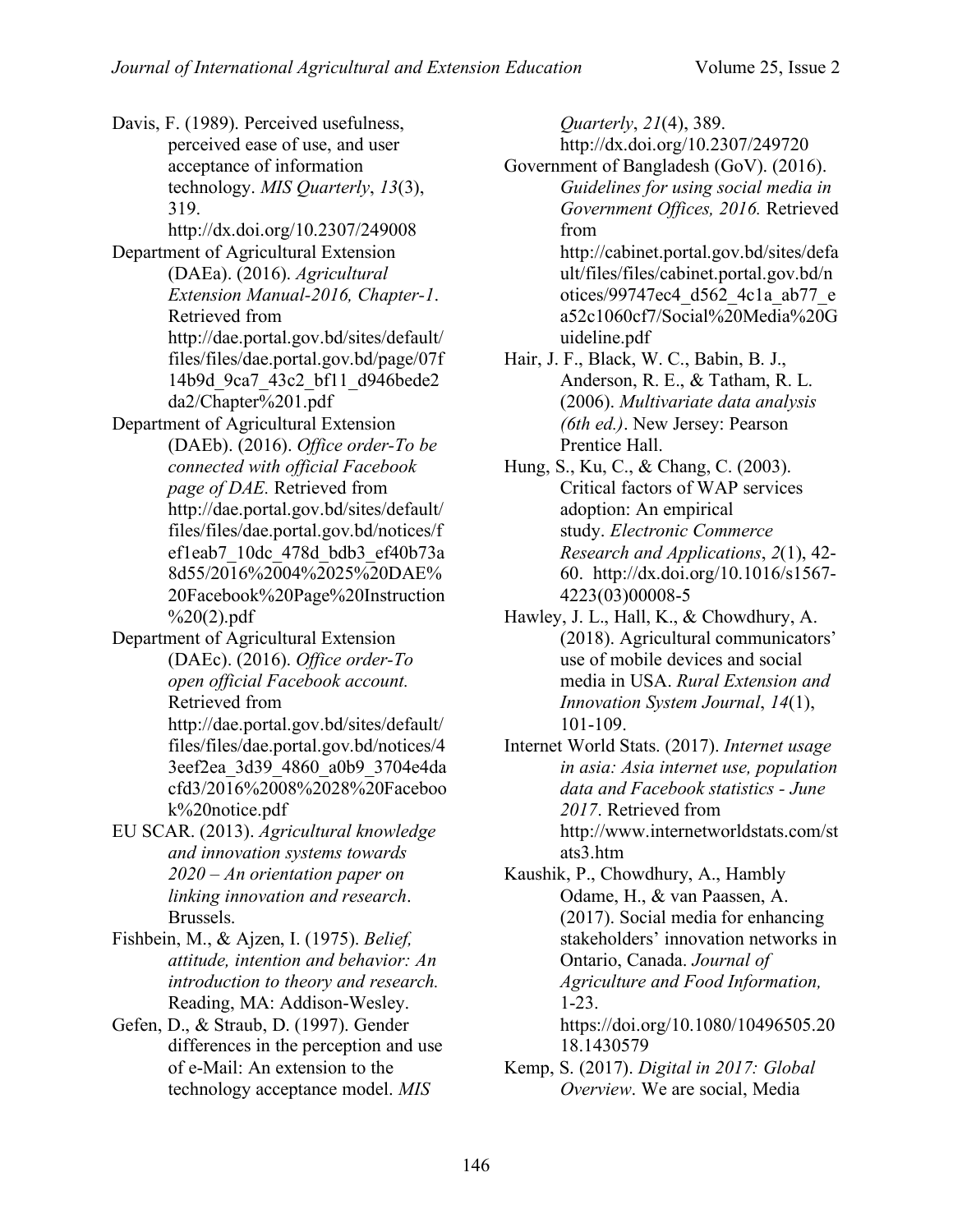Company. Retrieved from https://wearesocial.com/specialreports/digital-in-2017-globaloverview

- Lai, T. L. (2004). Service quality and perceived value's impact on satisfaction, intention and usage of short message service (SMS). *Information Systems Frontiers*, *6*(4), 353-368. doi:10.1023/b:isfi.0000046377.3261 7.3d
- Leng, G. S., Lada, S., Muhammad, M. Z., Ibrahim, A. A. H. A., & Amboala, T. (2011). An exploration of social networking sites (SNS) adoption in Malaysia using technology acceptance model (TAM), theory of planned behavior (TPB) and intrinsic motivation. *Journal of Internet Banking and Commerce*, *16*(2), 1-27.
- Lu, J., Yu, C., Liu, C., & Yao, J. E. (2003). Technology acceptance model for wireless internet. *Internet Research*, *13*(3), 206-222. doi:10.1108/10662240310478222
- Lu, Y., Deng, Z., & Wang, B. (2010). Exploring factors affecting Chinese consumers' usage of short message service for personal communication. *Information Systems Journal*, *20*(2), 183-208. http://dx.doi.org/10.1111/j.1365-

2575.2008.00312.x

- Malone, P., Akbar, S. U., Bell, M., & Bohn, A. B. (2013). *Report on the status of ICT for agricultural extension in Bangladesh.* Retrieved from https://agrilinks.org/sites/default/files /resource/files/REPORT%20on%20I CT%20for%20Ag%20Extension%20 Bangladesh%20- %20Dec%202012.pdf
- Meso, P., Musa, P., & Mbarika, V. (2005). Towards a model of consumer use of mobile information and

communication technology in LDCs: The case of Sub-Saharan Africa. *Information Systems Journal*, *15*(2), 119-146. http://dx.doi.org/10.1111/j.1365- 2575.2005.00190.x

- Ministry of Agriculture (MoA). (2012). *National Agricultural Extension Policy (NAEP).* Retrieved from http://dae.portal.gov.bd/sites/default/ files/files/dae.portal.gov.bd/page/dd7 d2be1\_aeef\_452f\_9774\_8c23462ab7 3a/National%20Agricultural%20Ext ension%20Policy\_(NAEP).pdf
- Ministry of Agriculture (MoA). (2016). *Office order -To be connected with Facebook group.* Retrieved from http://dae.portal.gov.bd/sites/default/ files/files/dae.portal.gov.bd/notices/9 21745a0\_6cd8\_4e8d\_9e14\_a931246 9db5b/2016%2008%2023%20facebo ok%2031.pdf
- Morris, M., & Dillon, A. (1997). How user perceptions influence software use. *IEEE Software*, *14*(4), 58-65. http://dx.doi.org/10.1109/52.595956
- Nah, S., & Saxton, G. (2012). Modeling the adoption and use of social media by nonprofit organizations. *New Media & Society*, *15*(2), 294-313.
- Nasri, W., & Charfeddine, L. (2012). An exploration of facebook. com adoption in Tunisia using technology acceptance model (TAM) and theory of reasoned action (TRA). *Interdisciplinary Journal of Contemporary Research in Business*, *4*(5), 948-968.

Nysveen, H., Pedersen, P. E., & Thorbjørnsen, H. (2005). Explaining intention to use mobile chat services: Moderating effects of gender. *Journal of Consumer Marketing, 22*(5), 247-256. doi:10.1108/07363760510611671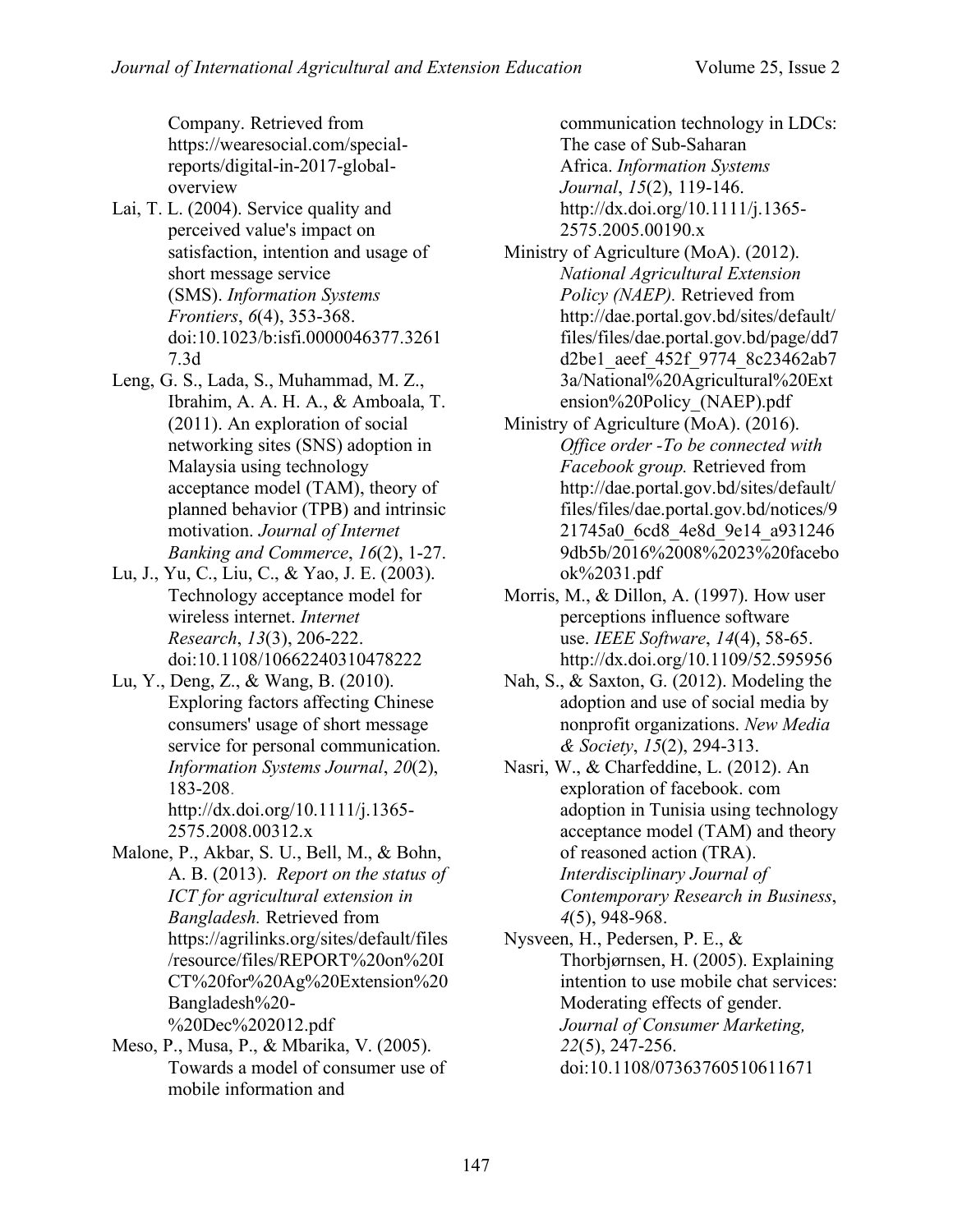Ramayah, T., & Suki, N. M. (2006). Intention to use mobile PC among MBA students: Implications for technology integration in the learning curriculum. *UNITAR e-Journal, 1*(2), 1–10.

- Rauniar, R., Rawski, G., Yang, J., & Johnson, B. (2014). Technology acceptance model (TAM) and social media usage: An empirical study on Facebook. *Journal of Enterprise Information Management*, *27*(1), 6- 30. doi:10.1108/jeim-04-2012-0011
- Saravanan, R., Suchiradipta, B., Chowdhury, A., Hall, K., & Hambly Odame, H. (2015). *Social media for rural advisory services. Note 15.* Lindau, Switzerland: GFRAS. doi:10.13140/RG.2.1.2850.6088
- Sago, B. (2013). Factors influencing social media adoption and frequency of use: An examination of facebook, twitter, pinterest and google+. *International Journal of Business and Commerce*, *3*(1), 1-14.
- Shohrowardhy, H. S., & Hassan, H. K. (2014). Students' perception of social networking for academic purposes in Bangladesh. *Management & Marketing*, *9*(4), 459-470. Retrieved from

https://search.proquest.com/docview/ 1672630783?accountid=8330

- Sivakumar, P. S., Parasar, B., Das, R. N., & Anantharaman, M. (2013). Determinants of computer utilization by extension personnel: A structural equations approach. *The Journal of Agricultural Education and Extension*, *20*(2), 191-212. doi:10.1080/1389224x.2013.803986
- Stanley, S. (2013). *Harnessing social media in Agriculture*. A report for the New Zealand Nuffield farming scholarship trust. Retrieved from http://www.nuffield.org.nz/uploads/

media/S\_Stanley\_2013\_Final\_Repor t.pdf

Stats Monkey. (2016). *Bangladesh social media usage statistics using mobile*. Retrieved from https://www.statsmonkey.com/sunbu rst/21296-bangladesh-mobile-socialmedia-usage-statistics-2015.php

Stern, N. H. (2007). *The Economics of climate change: The stern review.*  Great Britain: Cambridge University Press.

Strong, R., Ganpat, W., Harder, A., Irby, T. L., & Lindner, J. R. (2014). Exploring the use of information communication technologies by selected Caribbean extension officers. *The Journal of Agricultural Education and Extension*, *20*(5), 485-495.

doi:10.1080/1389224x.2014.927373

Swanson, B. E., & Rajalahti, R. (2010). *Strengthening agricultural extension and advisory systems: Procedures for assessing, transforming, and evaluating extension systems*. Washington, D.C.: The World Bank.

- Swanson, E. B. (1982). Measuring user attitudes in MIS research: A review. *Omega*, *10*(2), 157-165. doi:10.1016/0305-0483(82)90050-0
- Treem, J. W. (2015). Social media as technologies of accountability: Explaining resistance to implementation within organizations. *American Behavioral Scientist*, *59*(1), 53-74.

doi:10.1177/0002764214540506

- Tropical Agriculture Platform. (2016). *Common framework on capacity development for agricultural innovation systems: Conceptual background*. Wallingford, UK: CAB International.
- Uddin, M. N. (2008). Agricultural extension services in Bangladesh: A review